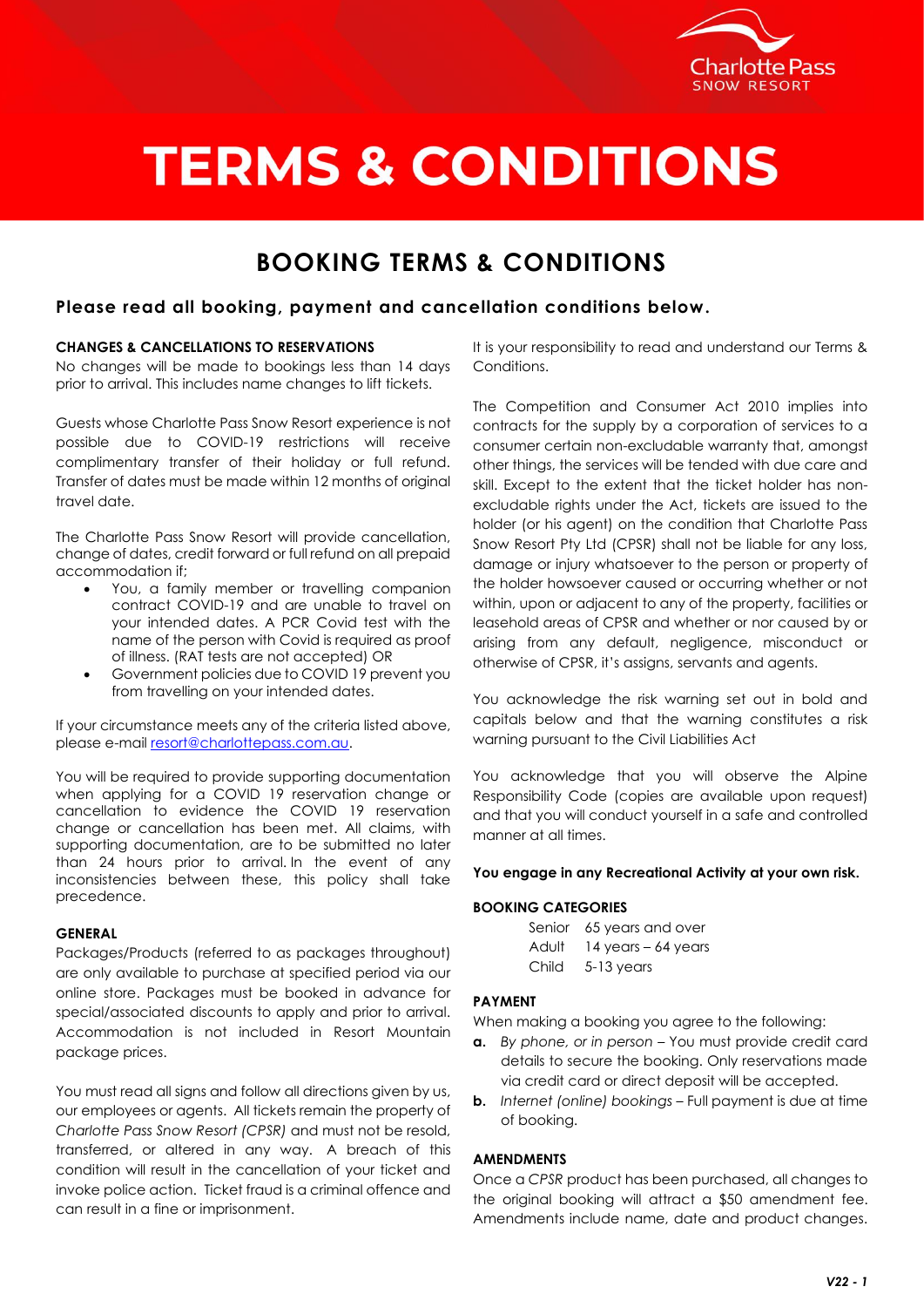There is no charge to upgrade your products. Amendments will not be accepted less than 14 days prior to arrival.

#### **CANCELLATIONS**

There are NO refunds on Packages and products. *Charlotte Pass Snow Resort Pty Ltd* will not be held responsible for costs, loss of deposits and payments made or other fees incurred due to cancellations resulting from unforeseen circumstances, medical conditions or changes to travel plans. No packages will be transferred to the following year.

*CPSR* will not be held responsible for costs, loss of deposits and payments made or other fees incurred due to cancellations, medical conditions or changes to travel plans. No packages will be transferred to the following year.

#### **REFUNDS**

- a. There are no refunds on any product pre-booked.
- b. No refunds are given to customers due to lack of snow or poor weather conditions, Power outages or other such events beyond *CPSR*'s control.
- c. No refunds are given to customers due to injury.
- d. Refunds will not be given on 'no shows' or any components of Packages/Products (lift Passes, Rentals, Lessons or Oversnow) that are not utilised.

All refund requests will be assessed with regard to the fair and reasonable application of these terms and conditions, however all decisions made by *CPSR* will be final and binding and no correspondence will be entered into.

#### **LOST TICKETS/THE CHARLOTTE PASS CARD**

Any Pass Card lost or misplaced will not be automatically replaced. Your Pass Card will cancelled, and a replacement card purchased for a fee.

#### **SNOW CONDITIONS**

Under no circumstances can *CPSR* be held responsible for snow or weather conditions. No package/product will be recompensed due to snow conditions. *CPSR* recommends you check your travel insurance details.

#### **PRIVACY**

*CPSR* is committed to respecting your privacy and recognises the need for appropriate protection and management of information you share with us. Sensitive personal information will not be shared with any third parties except where sharing of the information is essential in delivering to you a product or service. Information collected will be used for the purpose of accurately fulfilling

your booking including any required contact where there is an issue with the booking requested/ placed.

#### **EQUIPMENT/FACILITIES**

If equipment and or facilities fail, *CPSR* will endeavour to get it back in working order as soon as possible/practical; no refunds or compensation will be paid for any such breakdowns.

*CPSR* reserves the right to charge for any damage, breakages or theft that occurs by you or your guests.

*CPSR* will not be accountable for road closures, acts of nature or any reason as to why you are not able to use packages/products purchased.

#### **TRANSPORT**

One return transport from Perisher Valley to Charlotte Pass is included in your package and is for the specified arrival and departure dates indicated on package.

Transport MUST be pre-booked.

Transport times can be changed, subject to availability and payment of a \$5 per person per sector fee.

Guests who do not pre-book run the risk of lengthy delays waiting for transport.

#### **BAGGAGE ALLOWANCE**

Each Over Snow Transport ticket entitles the passenger to the following baggage allowance:

1 kit bag consisting of:

- One piece of baggage and one small piece of hand luggage
- One pair of skis and stocks
- One pair of ski boots

OR

- One piece of baggage and one small piece of hand luggage
- One snowboard
- One pair of snowboard boots

Bags weighing more than 20kg will be charged a \$5 per kilo excess weight fee. Additional bags will be charged at \$20 per piece of baggage.

#### **No single piece can exceed 30kg. Any piece weighing over 30kg will NOT be accepted.**

If you have any queries regarding our Terms & Conditions, please contact Charlotte Pass Snow Resort Administration on 02 6457 1555.

**TRAVEL INSURANCE:** *CPSR* strongly recommends Travel Insurance to protect you against loss of personal belongings, public liability, adverse weather conditions and cancellation fees.

## info@charlottepass.com.au 02 6457 1555 charlottepass.com.au